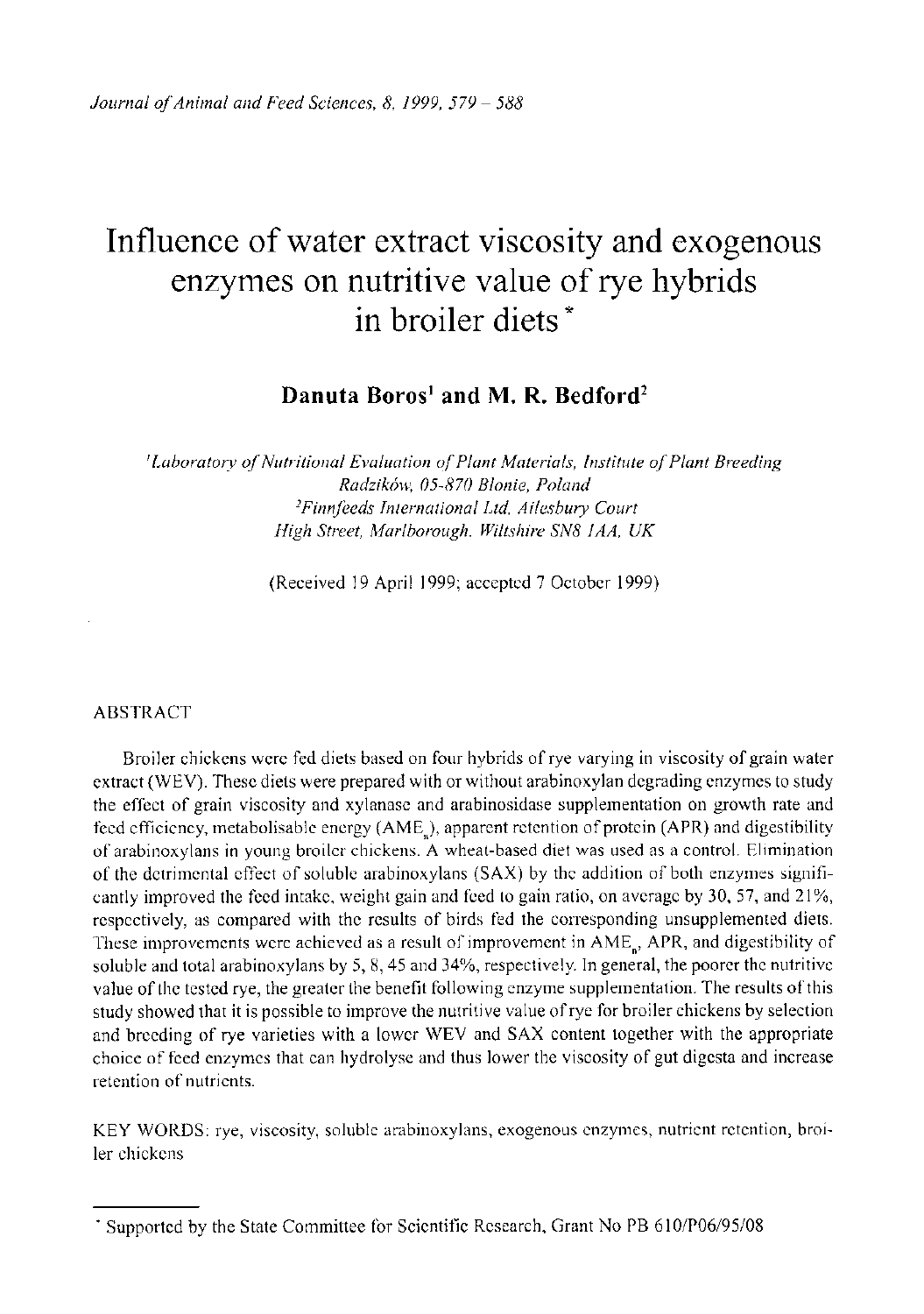# INTRODUCTION

Rye is rich in soluble arabinoxylans that are highly viscous and have significant water holding properties. Since high viscosity of arabinoxylans affects the digestion and absorption of all nutrients, rye is not habitually used as a cereal component in broiler diets. The beneficial effect of pentosanase (xylanase) addition on growth rate and feed efficiency of broiler chickens fed diets containing rye is well documented. However, the performance of chickens fed xylanase-supplemented rye-based diets is still not satisfactory as compared with chickens fed corresponding wheat- or barley-enzyme-supplemented diets (Bedford et al., 1991, 1995; Friesen et al, 1991; Boros et al., 1995). These results might suggest that the enzymes used in these studies were not able to sufficiently hydrolyse the arabinoxylans in rye and eliminate their viscosity and associated capacity to absorb water. It is worth mentioning that perhaps the arabinose side chains in rye are more apparent than in wheat and thus responsible for reducing the efficacy of xylanase, which may explain why xylanase addition has not allowed rye to compete with wheat. Additionally, this also indicates that in the case of a rye diet a broader spectrum of exogenous enzymes, possibly including arabinofuranosidases, is needed to alleviate the detrimental effect of rye arabinoxylans.

Moreover, genotype and environment have been shown to influence the concentration and quality of arabinoxylans in rye and also the efficacy of the pentosanases used (Madej et al., 1990; Campbell et al., 1991; Bengtsson et al., 1992). It has also recently been found that WEV correlated significantly with the growth and performance of young broilers fed rye diets (Boros et al., 1997). Rye hybrids selected for a lower WEV and SAX content showed a high nutritive value for broilers, similar to the nutritive value of wheat (Boros, 1998). Thus, it seems that a selection and breeding program directed towards lower viscosity of grain water extract and subsequent better nutritive quality, together with the selection of appropriate feed enzymes possessing not only exo- and endoxylanase but also arabinofuranosidase activities may considerably increase the utilisation of rye in poultry nutrition.

The purpose of the study was to determine the effect of xylanase and arabinosidase supplementation of diets containing four rye hybrids varying in WEV on growth performance and metabolisable energy values in young broiler chickens. The apparent retention of protein and digestibility of arabinoxylans from rye hybrid based diets were also determined.

# MATERIAL AND METHODS

# *Cereals*

Four rye hybrids (three-way crosses) varying in WEV were selected for this study. Wheat, var. Almari was used as a control. All cereal grains represented winter forms and were grown under similar soil-climate conditions in Radzikow (Poland).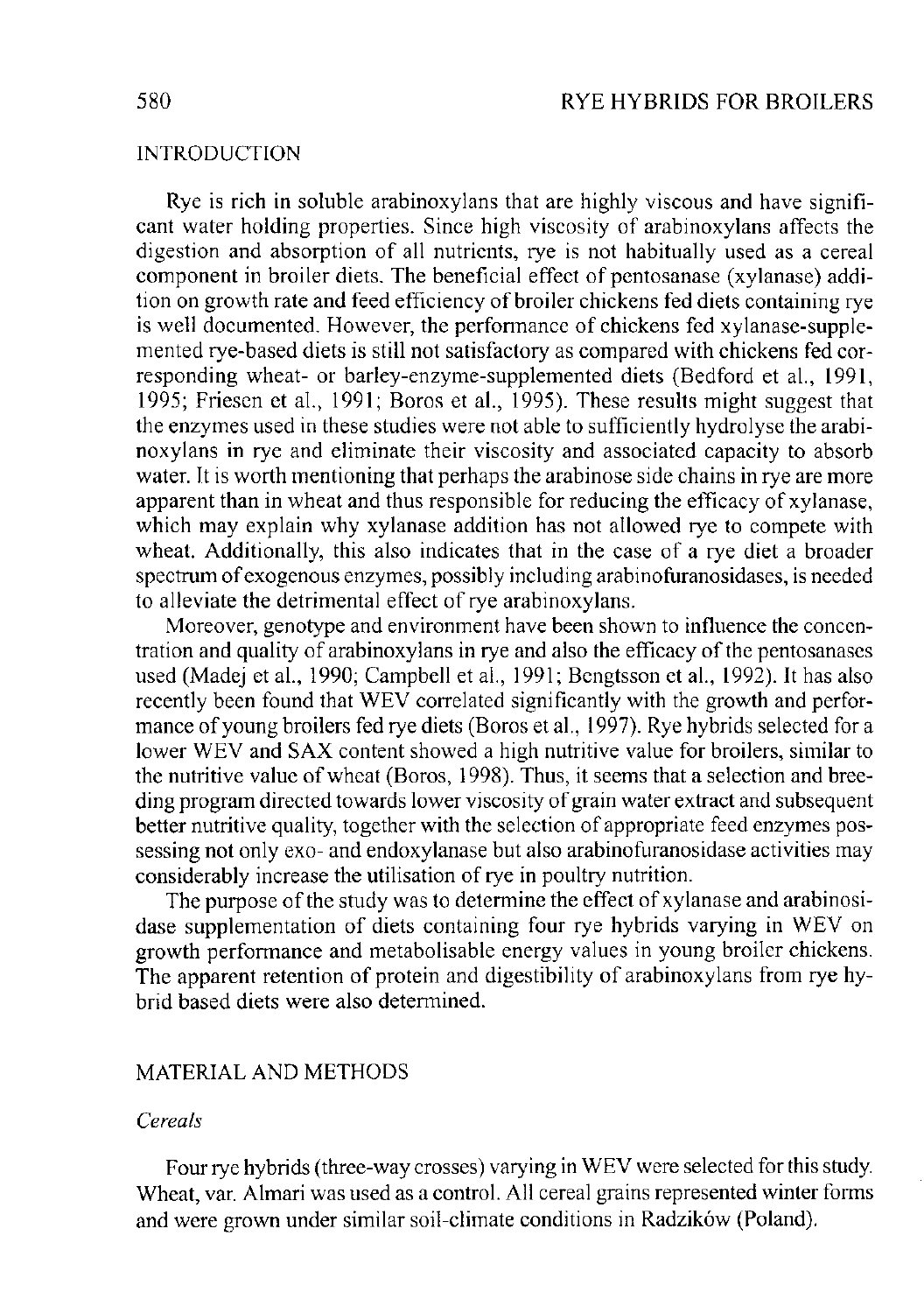## BOROS D., BEDFORD M.R. 581

#### *Diets and growth trial*

The growth trial in a  $4 \times 2$  factorial design (4 rye varieties  $x \times 2$  enzymes) was carried out on 72 one-week-old cockerels (ISA 215) with an average initial weight of 84.3±4.6 g, kept in individual cages. Each group had eight replicates with one bird per replicate. The diets were formulated to meet the requirements of broiler chickens (Table 1). The rye diets were supplemented with lg/kg of commercial xylanase preparation, which contained ground wheat as a carrier and 0.2 ml/kg of arabinosidase in a liquid form. The experimental diets were prepared as a mash and fed to the birds for a period of 7 days. Birds had free access to feed and water during the experiment and were exposed to constant light. Each time before weighing chickens were fasted for 4 h. Excreta samples were collected quantitatively over a 72 h period during 4-7 days of the experiment for determination of apparent metabolisable energy (AME) and apparent protein retention (APR) (Hill et al., 1960), then were pooled for evaluation of arabinoxylan digestibility. The AME of the cereals was calculated from the AME of the diets assuming an additive model for the diet ingredients. The following growth performance criteria were evaluated: feed intake, body weight gain (BWG) and feed to gain ratio (FCR). The were subjected to two way analysis of variance to determine the control.<br>The wise of encyclopediate the constrainer in the control of the control of the control.

| Ingredient                    | Wheat<br>Almari | Rye hybrids                   |                                |                                |                                |  |  |
|-------------------------------|-----------------|-------------------------------|--------------------------------|--------------------------------|--------------------------------|--|--|
|                               |                 | $(2713 \times 4475)$<br>x 705 | $(1993 \times 4475)$<br>x 2803 | $(4475 \times 2035)$<br>x 2803 | $(2040 \times 4475)$<br>x 2803 |  |  |
| Wheat                         | 700             |                               |                                |                                |                                |  |  |
| Rye                           |                 | 700                           | 700                            | 700                            | 700                            |  |  |
| Soyabean protein              |                 |                               |                                |                                |                                |  |  |
| concentrate (64% CP)          | 195             | 215                           | 215                            | 215                            | 215                            |  |  |
| Vegetable fat                 | 20              | 30                            | 30                             | 30                             | 30                             |  |  |
| Calcium carbonate             | 19              | 18.6                          | 18.6                           | 18.6                           | 18.6                           |  |  |
| Dicalcium phosphate           | 12.6            | 13.2                          | 13.2                           | 13.2                           | 13.2                           |  |  |
| Vitamin mix                   | C               | 5                             | 5                              | 5                              | 5                              |  |  |
| Mineral mix                   |                 | $\overline{5}$                | $\overline{5}$                 | 5                              | $\overline{5}$                 |  |  |
| DL-methionine                 | 3.62            | 3.99                          | 3.99                           | 3.99                           | 3.99                           |  |  |
| Wheat starch                  | 39.78           | 9.21                          | 9.21                           | 9.21                           | 9.21                           |  |  |
| Estimated nutrient content, % |                 |                               |                                |                                |                                |  |  |
| protein                       | 21.52           | 21.53                         | 21.66                          | 21.44                          | 21.27                          |  |  |
| lysine                        | 1.35            | 1.48                          | 1.48                           | 1.48                           | 1.48                           |  |  |
| $Met + Cys$                   | 0.93            | 0.93                          | 0.93                           | 0.93                           | 0.93                           |  |  |

is mealthink effectaints bendiance answ atlose nell (2201 mean TABLE I

#### Composition of experimental diets, g/kg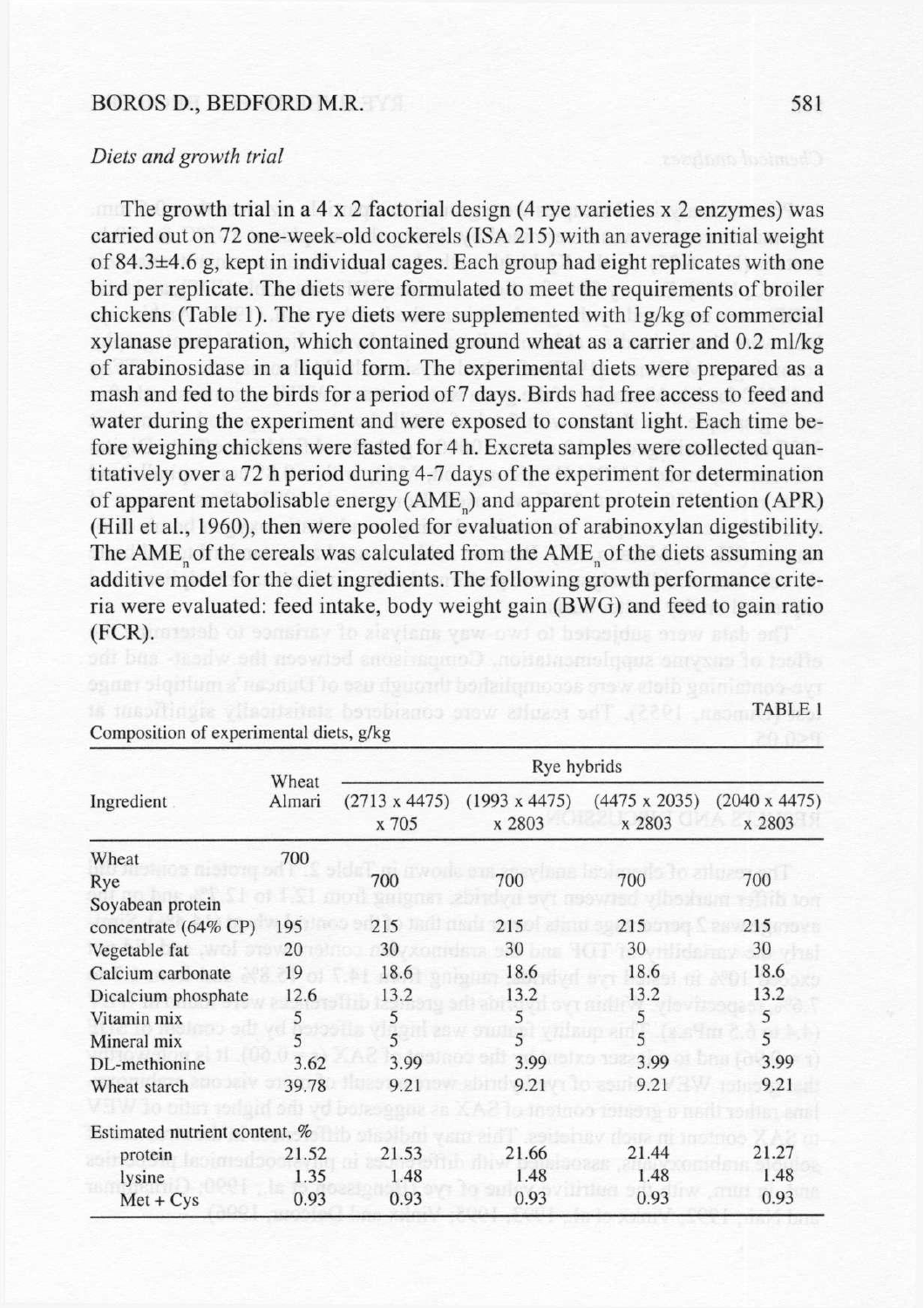# *Chemical analyses*

Prior to analysis all samples were ground to a particle size less than 0.5 mm. Dry matter content was determined by drying the samples at 105°C for 20 h, protein (N x 6.25) by the Kjeldahl method using a Tecator semiautoanalyzer (AOAC, 1990). Dietary fibre fractions: soluble (SDF), insoluble (IDF), and total (TDF) were measured by the gravimetric method of Asp et al. (1983). Arabinoxylans were determined as aldononitrile acetates by gas liquid chromatography according to McGinnis (1982) after hydrolysis with 1M fluoroacetic acid (TFA) at 125°C for 1 h. Viscosity of the grain water extract (WEV) was measured after a 0.5 g sample was shaken with 5 ml of distilled water for a period of one h at 30°C and centrifuged for 10 min at 10000 x g. A Brookfield Cone/Plate Digital Viscometer, model LVDV-II+ (Stoughton, MA), with a 0.8° cone spindle and shear rate of 450 sec<sup>1</sup> at 30°C was used (Boros et al., 1993). Gross energy of feed and excreta samples was analysed using an adiabatic oxygen bomb calorimeter (KL-11, Mikado, PL). Benzoic acid was used as a standard to calibrate the calorimeter. All analyses were performed either in duplicate or triplicate and expressed on dry matter basis.

The data were subjected to two-way analysis of variance to determine the effect of enzyme supplementation. Comparisons between the wheat- and the rye-containing diets were accomplished through use of Duncan's multiple range test (Duncan, 1955). The results were considered statistically significant at  $P \le 0.05$ .

## RESULTS AND DISCUSSION

The results of chemical analyses are shown in Table 2. The protein content did not differ markedly between rye hybrids, ranging from 12.1 to 12.7% and on the average was 2 percentage units lower than that of the control wheat (14.4%). Similarly the variability of TDF and the arabinoxylan content were low, and did not exceed 10% in tested rye hybrids, ranging from 14.7 to 15.8% and from 6.7 to 7.6%, respectively. Within rye hybrids the greatest differences were found in WEV (4.4 to 6.5 mPa.s). This quality feature was highly affected by the content of SDF  $(r = 0.96)$  and to a lesser extent by the content of SAX ( $r = 0.60$ ). It is noteworthy that greater WEV values of rye hybrids were a result of more viscous arabinoxylans rather than a greater content of SAX as suggested by the higher ratio of WEV to SAX content in such varieties. This may indicate differences in the structure of soluble arabinoxylans, associated with differences in physicochemical properties and, in turn, with the nutritive value of rye (Bengtsson et al., 1990; Girhammar and Nair, 1992; Vinkx et al., 1993, 1995; Vinkx and Delcour, 1996).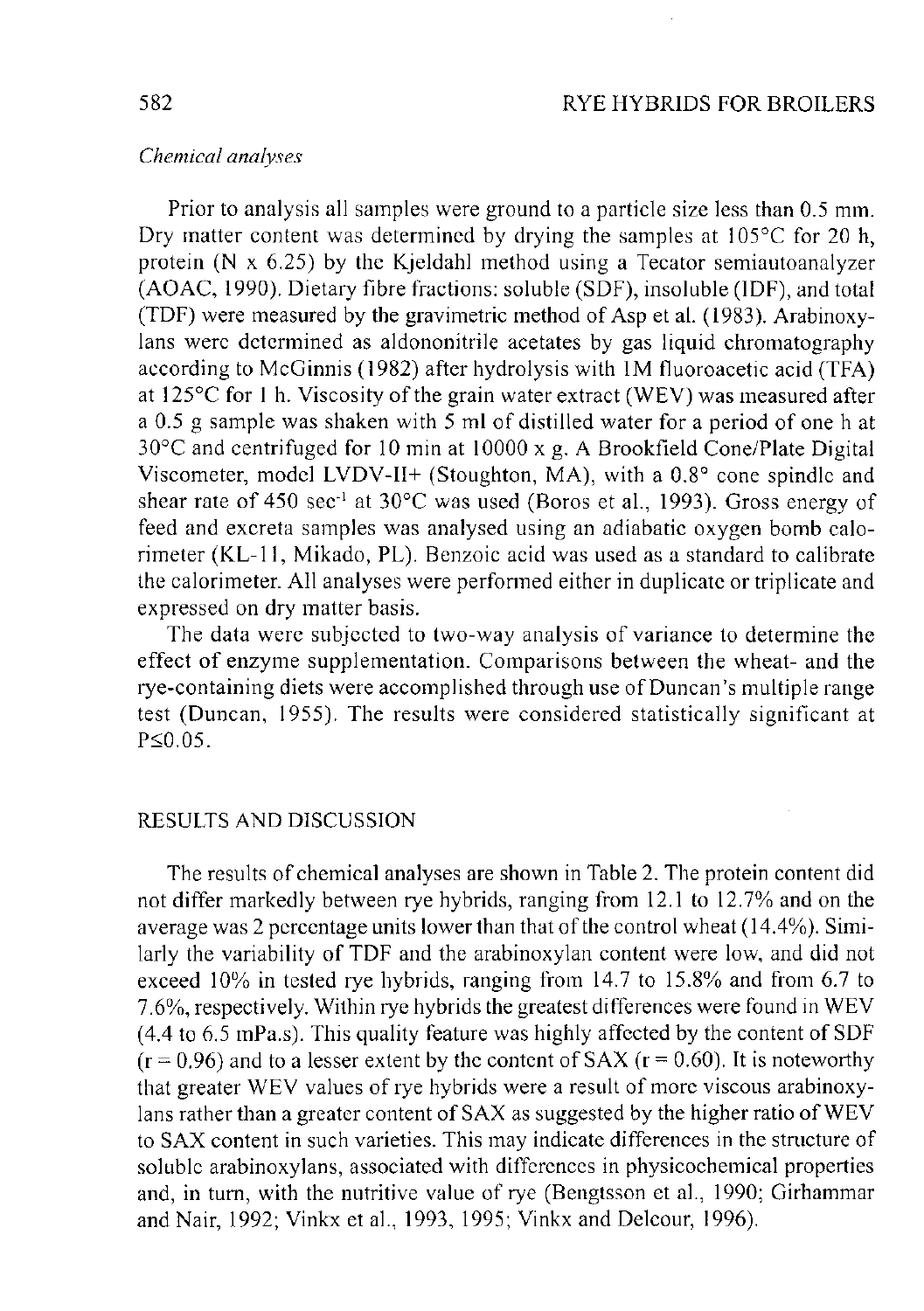| Ingredient    | Wheat           | Rye hybrids                       |                                |                                |                                |  |  |
|---------------|-----------------|-----------------------------------|--------------------------------|--------------------------------|--------------------------------|--|--|
|               | Almari          | $(2713 \times 4475)$<br>x 705     | $(1993 \times 4475)$<br>x 2803 | $(4475 \times 2035)$<br>x 2803 | $(2040 \times 4475)$<br>x 2803 |  |  |
| Dry matter    | 90.11           | 89.10                             | 89.12                          | 89.02                          | 89.10                          |  |  |
| Protein       | 14.36           | 12.49                             | 12.69                          | 12.34                          | 12.08                          |  |  |
| Dietary fibre |                 |                                   |                                |                                |                                |  |  |
| soluble       | $1.48 \pm 0.12$ | $3.92 \pm 0.05$                   | $4.06 \pm 0.11$                | $4.13 \pm 0.14$                | $4.66 \pm 0.13$                |  |  |
| insoluble     | $8.57 \pm 0.09$ | $11.88 + 0.05$                    | $10.64 \pm 0.30$               | $11.59 \pm 0.20$               | $10.72 \pm 0.14$               |  |  |
| total         |                 | $10.05 \pm 0.14$ 15.80 $\pm$ 0.03 | $14.70 \pm 0.32$               | $15.72 \pm 0.22$               | $15.38 \pm 0.26$               |  |  |
| Arabinoxylans |                 |                                   |                                |                                |                                |  |  |
| soluble       | $0.88 \pm 0.02$ | $2.23 \pm 0.00$                   | $2.27 \pm 0.07$                | $2.09 \pm 0.05$                | $2.37 \pm 0.09$                |  |  |
| insoluble     | $3.75 \pm 0.03$ | $5.32 \pm 0.27$                   | $4.41 \pm 0.07$                | $4.88 \pm 0.30$                | $4.49 \pm 0.05$                |  |  |
| total         | $4.63 \pm 0.02$ | $7.55 \pm 0.27$                   | $6.68 \pm 0.14$                | $6.98 \pm 0.26$                | $6.86 \pm 0.04$                |  |  |
| SA: SX ratio  | 0.73            | 0.66                              | 0.68                           | 0.70                           | 0.68                           |  |  |
| WEV, mPa.s    | 1.08            | 4.39                              | 5.36                           | 5.34                           | 6.53                           |  |  |
| WEV/mg SAX    | 0.12            | 0.20                              | 0.24                           | 0.26                           | 0.28                           |  |  |

Physicochemical characteristic of wheat and hybrids of rye, % DM

 $SA: SX - soluble arabinose to soluble xylose ratio$ 

WEV - viscosity of grain water extract

SAX - soluble arabinoxylans

There were significant differences between the groups fed rye hybrids ( $P \le 0.001$ ) in BWG and FCR which varied from 85 to 57 g per 7 days and 1.66 to 1.98 kg/kg, respectively (Table 3). The group fed the rye variety with the lowest WEV value (4.4 mPa.s) showed the best BWG and FCR, and did not differ significantly from the results obtained in the group fed the control diet based on wheat. In general, there was a tendency towards poorer growth rate and feed efficiency with increasing viscosity of grain water extract. However, the correlation coefficient, although high, was insignificant between WEV and BWG or FCR  $(r = -0.89$  and 0.77) because of the small number of rye samples tested. The only significant correlation was found between BWG and the WEV/SAX ratio ( $r = -0.99$ ). Although the ratio of WEV to SAX does not give specific information on the structure of the arabinoxylan (AX), it may indicate that their properties are associated with the degree of substitution in the xylose chain. According to Bengtsson et al. (1992) the viscosities of water extractable AX solutions were more strongly related to the content of disubstituted xylose residues of higher molecular weight than to the content of monosubstituted xylose units. Nevertheless, the results of the growth trial are in agreement with the earlier findings of Boros et al. (1997) and confirmed that *in vitro* viscosity assay may be used as a simple preliminary test for determination of the nutritive value of rye for broilers.

TABLE 2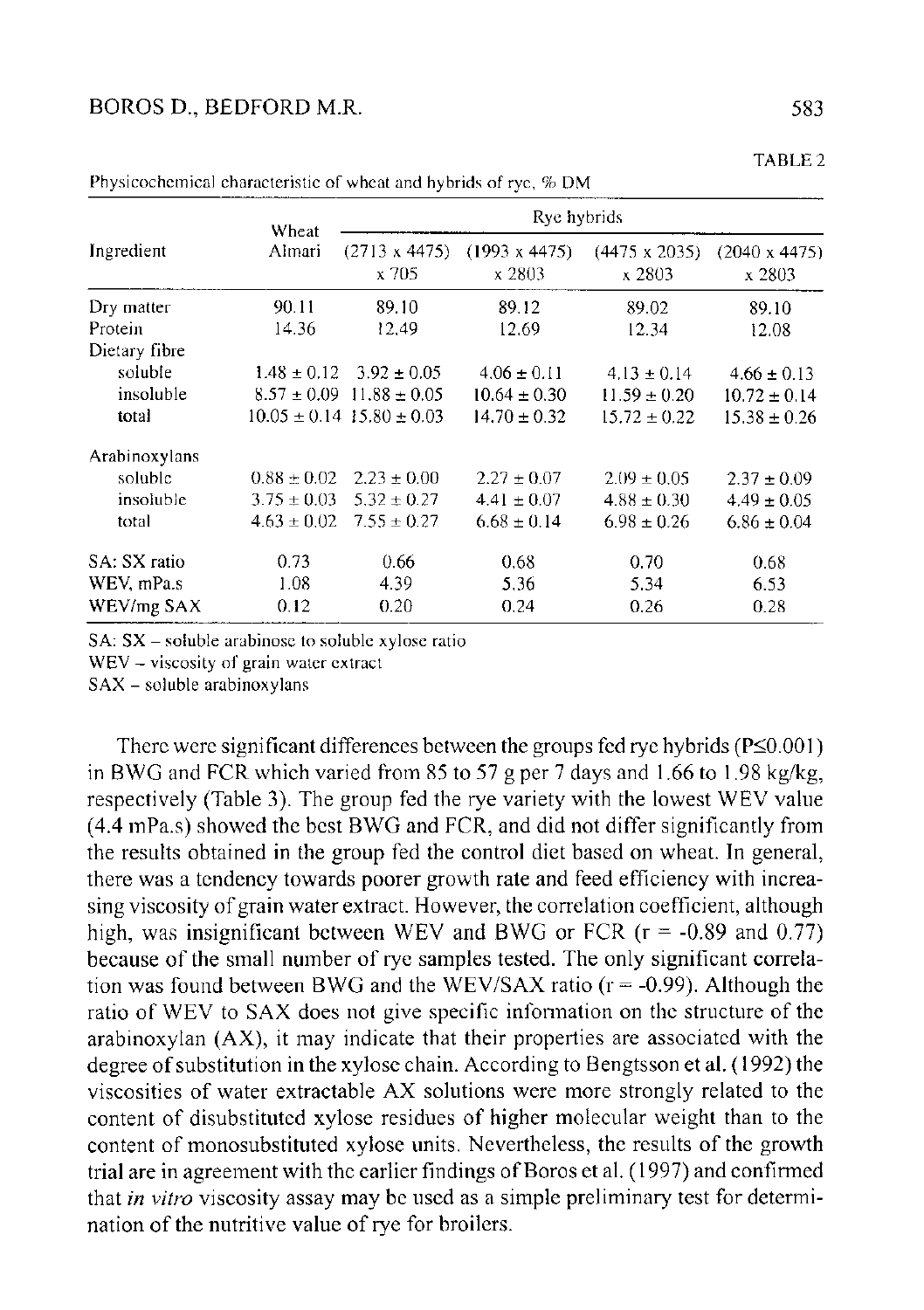Diet Enzymes Diet intake g/chick/7days BWG BWG FCR<br>g/chick/7 days) **Wheat 144abcd** 90.2bc 1.60<sup>c</sup> Rye hybrids  $(2713 \times 4475) \times 705$ **<sup>132</sup>bcde** 84.7 1.66\* **+** 164 (24)<sup>a</sup> 121.6 (43)<sup>a</sup> 1.35 (18.7)<sup>c</sup><br>122<sup>cle</sup> 1.32<sup>cle</sup> 1.01<sup>a</sup> 1.01<sup>a</sup>  $(1993 \times 4475) \times 2803$  -  $123^{cde}$  71.2<sup>cde</sup> 1.91<sup>ab</sup> 1.91<sup>ab</sup> 1.91<sup>ab</sup> 1.91<sup>ab</sup> 1.56 (18.3)<sup>c</sup> + 153 (24)<sup>ab</sup> 101.5 (43)<sup>ab</sup> 1.56 (18.3)<sup>c</sup><br>117<sup>de</sup> 61.1de 1.09<sub>a</sub>  $(4475 \times 2035) \times 2803$  -**<sup>117</sup>de** 61.1de 1.98<sup>a</sup> + 147 (26)<sup>abc</sup> 102.3 (67)<sup>ab</sup> 1.50 (24.2)<sup>c</sup> (2040 x 4475) x 2803 - 105e 1.95a<br>151 - 154 (363a) - 1556 (853ab 1.51 **+** 154 (36)<sup>ab</sup> 105.6 (85)<sup>ab</sup> 1.51 (22.6)<sup>c</sup> Pooled SEM 9.6 9.1 0.10 Significant effect means<br>rye hybrids rye hybrids - 119<sup>b</sup> 68.6<sup>b</sup> 1.88<sup>a</sup><br>1190 - 1148 1.88<sup>a</sup> 1.88a **+** 154 (30)<sup>a</sup> 107.8 (57)<sup>a</sup> 1.48 (21.3)<sup>o</sup> Source of variation Probability<br>
grain NS grain NS 0.066 0.0727 enzyme 0.00001 0.00001 0.00001 0.00001 grain x enzyme NS NS NS NS NS

The effect of enzyme supplementation on diet intake, body weight gain (BWG) and feed to gain ratio (FCR) in broiler chickens fed rye hybrid-based diets

values in parentheses are the percentage improvements following enzyme supplementation  $a$ ,b – means within a column with no common superscripts differ significantly at P $\leq$ 0.05 NS - non significant

Despite the significant differences in growth parameters, there were no differences found between rye diets in  $AME<sub>n</sub>$  the average value was significantly (P<0.001) lower than that of control wheat'diet (2894 vs 3377 kcal/kg) (Table 4). No relationship was observed between  $AME<sub>n</sub>$  and FCR or any physicochemical quality indicators. This study once again shows that in the case of viscous grains, the AME<sub>n</sub> test when concomitantly run with a growth trial does not give results consistent with performance data (Boros et al., 1997). Similar discrepancies were observed earlier by Rose and Bedford (1995) in wheat-based diets and by Boros (1999) in triticale diets. According to Bedford (1996) the reasons stem from a lack of recognition of the differences in intestinal maintenance energy costs placed on the bird through the use of specific ingredients and, more importantly, the role of intestinal microflora in energy and protein utilisation. All these data indicate, therefore, that the measure of AME is not always a good predictor of subsequent bird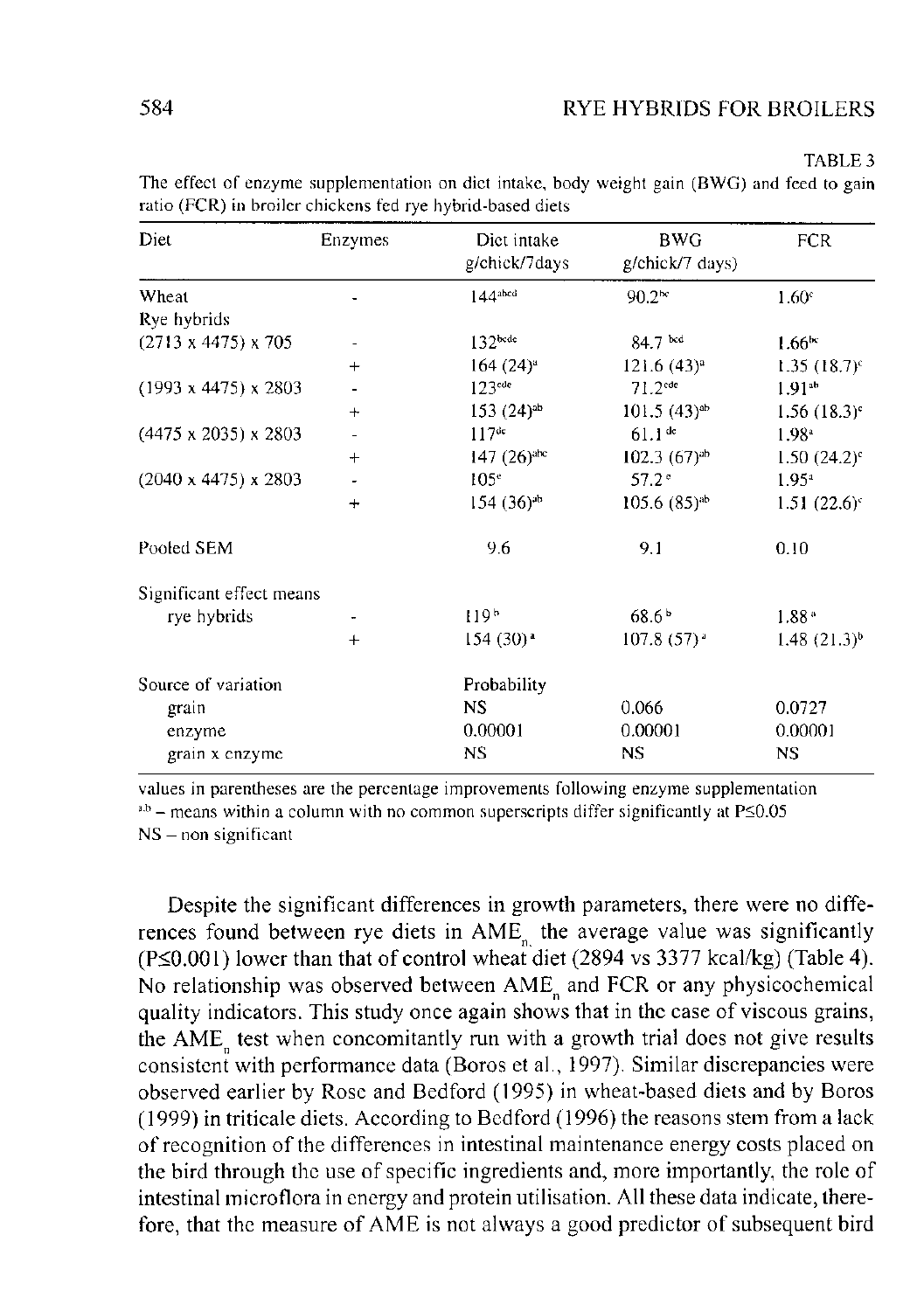| Diet                             | Enzymes   | AME, kcal/kg DM    | APR                       |                          |
|----------------------------------|-----------|--------------------|---------------------------|--------------------------|
|                                  |           | diet               | grain                     | $\%$                     |
| Wheat                            |           | $3377^3$           | 3295 <sup>a</sup>         | 62.8 <sup>bc</sup>       |
| Rye hybrids                      |           |                    |                           |                          |
| $(2713 \times 4475) \times 705$  |           | 2887 <sup>d</sup>  | $2654^d$                  | $60.4^\circ$             |
|                                  | $\ddot{}$ | 3019 $(4.6)^{bc}$  | $2840(7.0)$ <sup>1∞</sup> | $63.7(5.4)^{b}$          |
| $(1993 \times 4475) \times 2803$ |           | 2935 <sup>ed</sup> | 2723 <sup>b</sup>         | 59.8 <sup>c</sup>        |
|                                  | $\div$    | 3058 $(4.2)^{b}$   | $2899(6.5)^{b}$           | $63.8(6.7)^b$            |
| $(4475 \times 2035) \times 2803$ |           | 2887 <sup>d</sup>  | 2653 <sup>d</sup>         | 61.0 <sup>bc</sup>       |
|                                  | $\ddot{}$ | 3076 $(6.5)^{b}$   | $2925 (10.2)^{b}$         | $67.5(10.6)^a$           |
| $(2040 \times 4475) \times 2803$ |           | $2866^{\circ}$     | $2625^{\circ}$            | $61.1^{bc}$              |
|                                  | $\ddot{}$ | $3021 (5.4)^{hc}$  | $2846(8.4)$ <sup>bc</sup> | $67.5(10.6)^{a}$         |
| Pooled SEM                       |           | 39.8               | 53.9                      | 1.0                      |
| Significant effect means         |           |                    |                           |                          |
| rye hybrids                      |           | 2894 <sup>b</sup>  | 2663                      | 60.6                     |
|                                  | $\div$    | $3044(5.2)^*$      | $2878(8.0)$ <sup>a</sup>  | $65.6(8.3)$ <sup>*</sup> |
| Source of variation              |           |                    | Probability               |                          |
| grain                            |           | NS.                | NS                        | NS.                      |
| enzyme                           |           | 0.00001            | 0.00001                   | 0.00001                  |
| grain x enzyme                   |           | <b>NS</b>          | <b>NS</b>                 | NS.                      |

TABLE 4<br>The effect of enzyme supplementation on apparent metabolisable energy (AME<sub>n</sub>) of diet and grain and apparent protein retention (APR) in broiler chickens fed rye hybrid-based diets

values in parentheses are the percentage improvements following enzyme supplementation and  $a,b$  - as in Table 3

performance and relying on this quality indicator alone could be risky in practical feeding. Performance data, particularly FCR data, should probably always accompany AME data if the true feeding value is to be determined.

Supplementation of the rye diets with enzymes containing xylanase and arabinosidase activities markedly (P $\leq$ 0.0001) improved diet intake, BWG, FCR, AME<sub>n</sub> and APR values, on average by 30, 57, 21, 5 and 8%, respectively. In general, the poorer the nutritive value of the rye, the greater the benefit following enzyme addition. The greatest improvement in enzyme addition, approximately 85%, was found in BWG, in chickens fed a diet based on the rye hybrid that showed the highest viscosity and WEV to SAX ratio. Such an improvement has not so far been cited in the literature. This was achieved by supplementation with enzymes not only of xylanase but also of arabinosidase activity and suggests that the mixture may be more effective than a xylanase alone. Since there were no interactions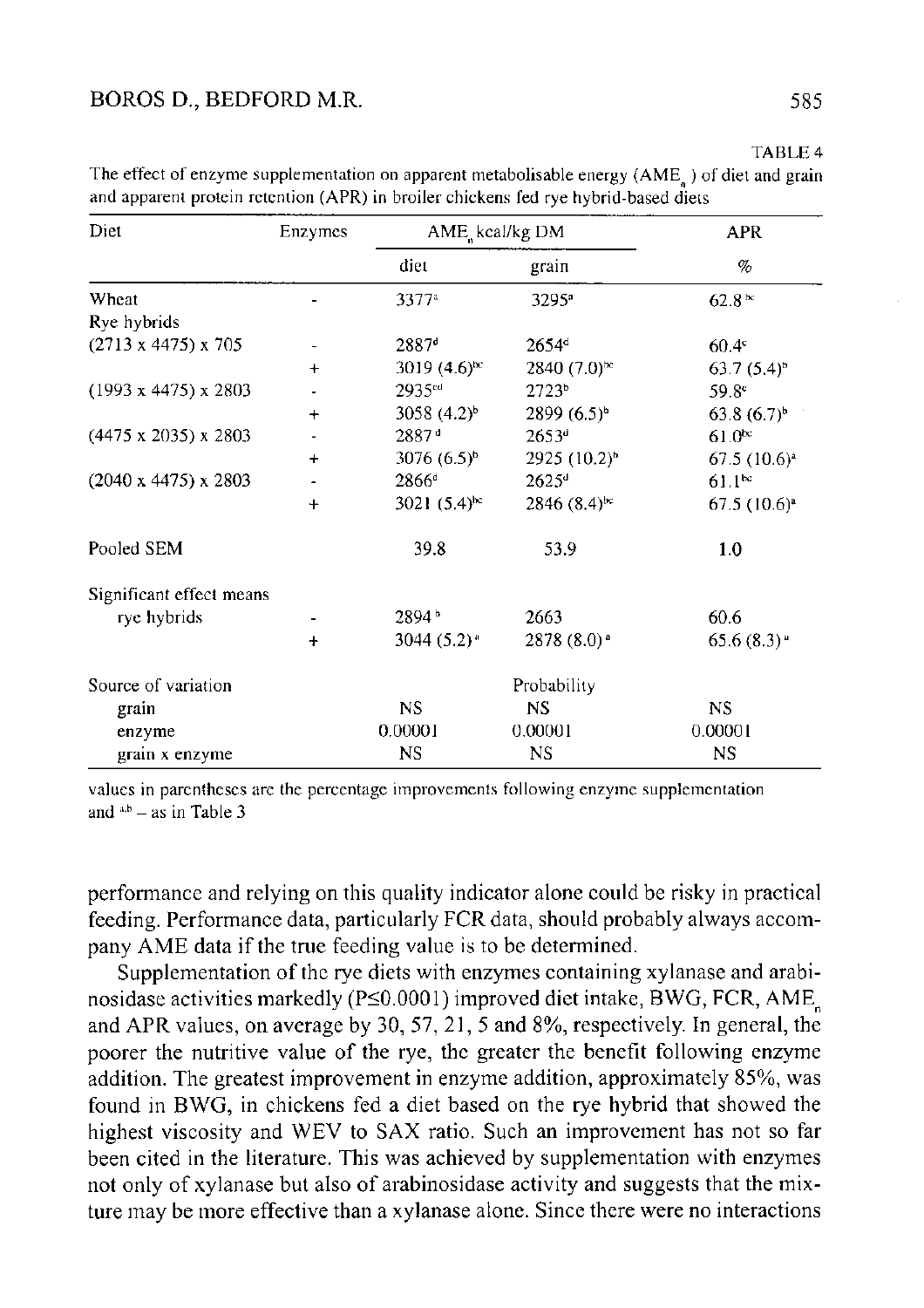## 586 RYE HYBRIDS FOR BROILERS

between rye hybrids and enzyme additions for productive parameters it means that the effect of enzyme combination was the same on each hybrid. The mixture of these two enzymes conceivably resulted in a relatively high extent of SAX depolimerization in the small intestine as indicated by the three-fold increase in digestibility of SAX in birds fed enzyme-supplemented diets as compared to controls (Table 5). Nevertheless, the digestibility of soluble arabinoxylans was very low, independent of the diet and ranged from 3 to 25%, with an average value around 13%, and was markedly lower than the digestibility of SAX from the wheat diet (45%). The difference was especially obvious in the digestibility of SA between unsupplemented wheat and rye diets (43 vs 2%). On the other hand, wheat TAX were not as well digested as those from rye  $(10 \text{ vs } 20\%)$ . These results highlight the differences in the structure and especially molecular mass of arabinoxylans between these two species of grain, differences that may affect their absorption in the digestive tract of chickens. Alternatively, wheat SAX are may be more easily fermented by the gut microflora.

The shortage of grain supply did not allow us to determine the influence of each enzyme in isolation, but it may be assumed that the efficacy of each enzyme would be not as high as both applied together. Thus, additional studies should be

| Diet                             | Enzy-<br>mes | Soluble <sup>1</sup> |       |                      | Total <sup>1</sup> |                   |            |
|----------------------------------|--------------|----------------------|-------|----------------------|--------------------|-------------------|------------|
|                                  |              | S.A.                 | SX    | <b>SAX</b>           | TA                 | <b>TX</b>         | <b>TAX</b> |
| Wheat                            |              | 43.37                | 45.62 | 44.61                | 17.52              | 4.34              | 10.10      |
| Rye hybrids                      |              |                      |       |                      |                    |                   |            |
| $(2713 \times 4475) \times 705$  |              | 3.18                 | 16.82 | 11.69                | 18.85              | 14.88             | 16.68      |
|                                  | $+$          | 16.98                | 23.20 | 20.86                | 23.83              | 21.02             | 22.31      |
| $(1993 \times 4475) \times 2803$ |              | 9.27                 | 23.46 | 18.16                | 21.91              | 14.77             | 17.80      |
|                                  | $^{+}$       | 18.12                | 28.68 | 24.74                | 25.86              | 24.83             | 25.26      |
| $(4475 \times 2035) \times 2803$ |              | $-2.27$              | 6.55  | 3.10                 | 28.01              | 14.05             | 20.28      |
|                                  | $+$          | 0.68                 | 6.61  | 4.29                 | 30.17              | 24.83             | 27.17      |
| $(2040 \times 4475) \times 2803$ |              | $-1.27$              | 15.16 | 9.11                 | 19.64              | 9.41              | 14.05      |
|                                  | $^+$         | 2.54                 | 16.08 | 11.09                | 24.32              | 15.82             | 17.63      |
| Main effect means                |              |                      |       |                      |                    |                   |            |
| enzyme                           |              | 2.2                  | 15.5  | 10.5                 | 22.1               | 13.3              | 17.2       |
|                                  | $^{+}$       | 9.6(330)             |       | $18.6(20)$ 15.3 (45) | 26.0(18)           | 21.6(63) 23.1(34) |            |

TABLE 5<br>The effect of enzyme supplementation on digestibility of soluble and total arabinoxylans in broiler chickens fed rye hybrid-based diets

<sup>1</sup> SA, SX, SAX - soluble arabinose, xylose and arabinoxylans, respectively

TA, TX, TAX - total arabinose, xylose and arabinoxylans, respectively

values in parentheses are the percentage improvements following enzyme supplementation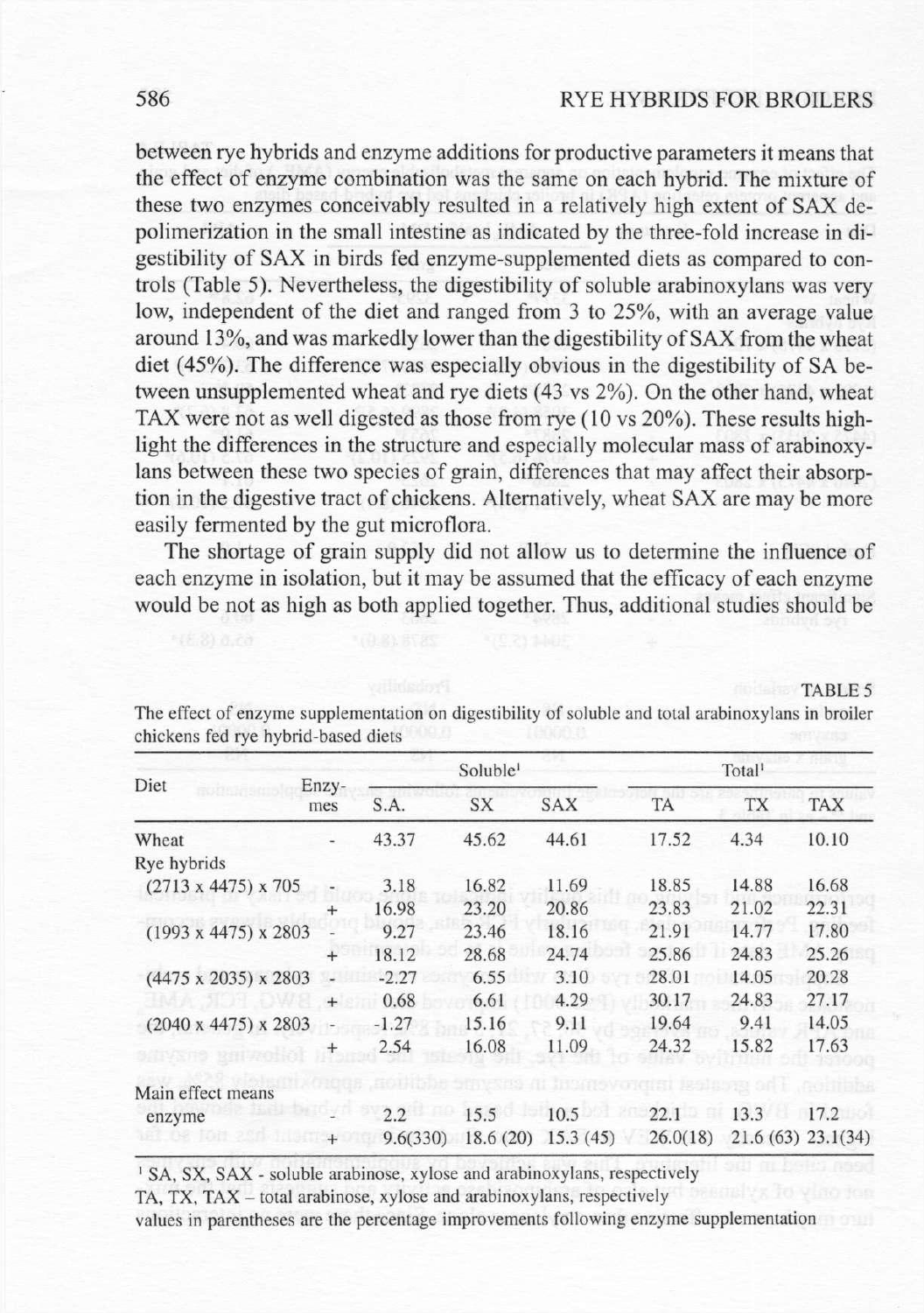## BOROS D., BEDFORD M.R. 587

carried out to compare the nutritional effect of these two enzymes applied separately and as a mixture.

Overall, the results of this study showed that much may still be done to improve the nutritive value of rye for broiler chickens. It seems that such an improvement can be achieved by selection and breeding of rye varieties with a lower WEV and SAX content together with the appropriate choice of feed enzymes. These enzymes should hydrolyse the polysaccharides and therefore significantly lower viscosity of gut digesta and increase the retention of nutrients.

#### ACKNOWLEDGMENTS

We wish to express our sincere appreciation to B. Rek-Ciepla, A. Jankowska, and E. Durawa for their excellent technical assistance.

#### **REFERENCES**

- AOAC, 1990. Association of Official Analytical Chemists. Official Methods of Analysis. 15th Edition. Arlington, Virginia, USA
- Asp N-G., Johansson C-G., Hallmer H., Siljestrom M., 1983. Rapid enzymatic assay of insoluble and soluble dietary fibre. J. Agr. Food Chem. 31, 476-482
- Bedford M.R., 1996. Interaction between ingested feed and the digestive system in poultry. J. Appl. Poultry Res. 5, 86-95
- Bedford M.R., Classen H.L., Campbell G.L., 1991. The effect of pelleting, salt, and pentosanase on the viscosity of intestinal contents and the performance of broilers fed rye. Poultry Sci. 70, 1571-1577
- Bengtsson S., Aman P., 1990. Isolation and chemical characterization of water-soluble arabinoxylan in rye grain. Carbohyd. Polym. 12, 267-277
- Bengtsson S., Andersson R., Westerlund E., Aman P., 1992. Content, structure and viscosity of soluble arabinoxylans in rye grain from several countries. J. Sci. Food Agr. 58, 331-337
- Boros D., 1998. Tolerance of broiler chickens to dietary soluble rye arabinoxylans. J. Anim. Feed Sci. 7, 323-331
- Boros D., 1999. Influence of R genome on nutritional value of triticale for broiler chickens. Anim. Feed Sci. Tech. 76, 219-226
- Boros D., Madej L., Jagodzihski J., 1997. Perspectives of selection for better nutritive quality of rye I. Viscosity of grain water extract as an index of nutritive value of rye for broiler chickens. Plant Breed. Seed Sci. 41, 81-89
- Boros D., Marquardt R.R., Guenter W., 1995. Rye as an alternative grain in commercial broiler feeding. J. Appl. Poultry Res. 4, 341-351
- Boros D., Marquardt R.R., Slominski B.A.,Guenter W., 1993. Extract viscosity as an indirect assay for water-soluble pentosan content in rye. Cereal Chem. 70, 575-580
- Campbell G.L., Teitge D.A., Classen H.L., 1991. Genotypic and environmental differences in rye fed to broiler chickens with dietary pentosanase supplementation. Can. J. Anim. Sci. 71, 1241-1247